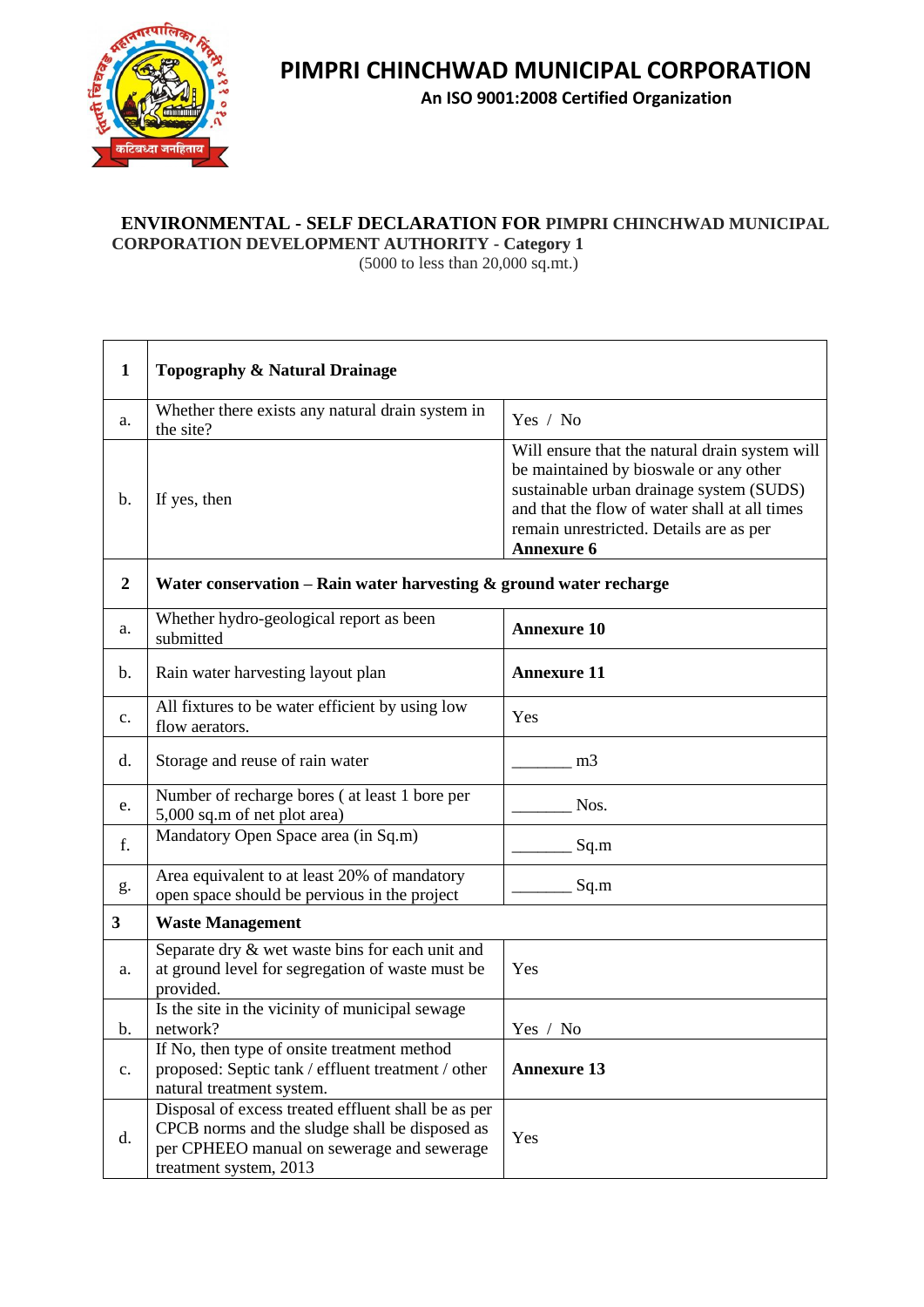| e.                      | Compliance of Solid waste (Management) Rules<br>2016, E-waste (Management) Rules 2016,<br>Plastics Waste (Management) Rules 2016.                                                                                                                                                                                                                                                                                                                                                                                                 | Yes                                                                                    |
|-------------------------|-----------------------------------------------------------------------------------------------------------------------------------------------------------------------------------------------------------------------------------------------------------------------------------------------------------------------------------------------------------------------------------------------------------------------------------------------------------------------------------------------------------------------------------|----------------------------------------------------------------------------------------|
| $\overline{\mathbf{4}}$ | <b>Energy</b>                                                                                                                                                                                                                                                                                                                                                                                                                                                                                                                     |                                                                                        |
| a.                      | Energy conservation as per ECBC guideline                                                                                                                                                                                                                                                                                                                                                                                                                                                                                         | Yes                                                                                    |
| b.                      | Outdoor & Common Area lighting shall be LED                                                                                                                                                                                                                                                                                                                                                                                                                                                                                       | Yes                                                                                    |
| e.                      | Solar/wind/hybrid renewable energy<br>installation (at least 1% of demand load)                                                                                                                                                                                                                                                                                                                                                                                                                                                   | <b>KW</b><br>(Total Demand Load _________KW)<br>Plan is attached as <b>Annexure 23</b> |
| f.                      | Commercial and institution buildings.<br>Solar water heating system providing at least<br>20% of hot water demand.                                                                                                                                                                                                                                                                                                                                                                                                                | m <sup>3</sup><br>(Total Hot Water Demand __ m3)                                       |
| g                       | <b>Residential Buildings</b><br>Solar water heating system to be provided as per<br>the DC rules.                                                                                                                                                                                                                                                                                                                                                                                                                                 | m <sup>3</sup>                                                                         |
| h.                      | Passive Solar Designed Building by use of any of<br>the following: Building Orientation,<br>landscaping, effect building envelope,<br>appropriate fenestration                                                                                                                                                                                                                                                                                                                                                                    | Yes                                                                                    |
| i.                      | ECBC compliant u-values for walls, windows<br>and roof                                                                                                                                                                                                                                                                                                                                                                                                                                                                            | Yes                                                                                    |
| 5                       | Air Quality & Noise                                                                                                                                                                                                                                                                                                                                                                                                                                                                                                               |                                                                                        |
| a.                      | Dust, smoke & other air pollution prevention<br>measures<br>shall be provided for the building as well as the<br>site. These measures shall include screens for the<br>building under construction, continuous dust/<br>wind breaking walls all around the site (at least 3<br>meter height). Plastic/tarpaulin sheet covers shall<br>be provided for vehicles bringing in sand,<br>cement, murram and other construction materials<br>prone to causing dust pollution at the site as well<br>as taking out debris from the site. | Yes                                                                                    |
| b.                      | Sand, murram, loose soil, cement, stored on site<br>shall be covered adequately so as to prevent dust<br>pollution.                                                                                                                                                                                                                                                                                                                                                                                                               | Yes                                                                                    |
| c.                      | Wet jet shall be provided for grinding and stone<br>cutting. Unpaved surfaces and loose soil shall be<br>adequately sprinkled with water to suppress dust.                                                                                                                                                                                                                                                                                                                                                                        | Yes                                                                                    |
| d.                      | All construction and demolition debris shall be<br>stored inside the site only (and not dumped on<br>the roads or open spaces outside) before they are<br>properly disposed. All demolition and                                                                                                                                                                                                                                                                                                                                   | Yes                                                                                    |